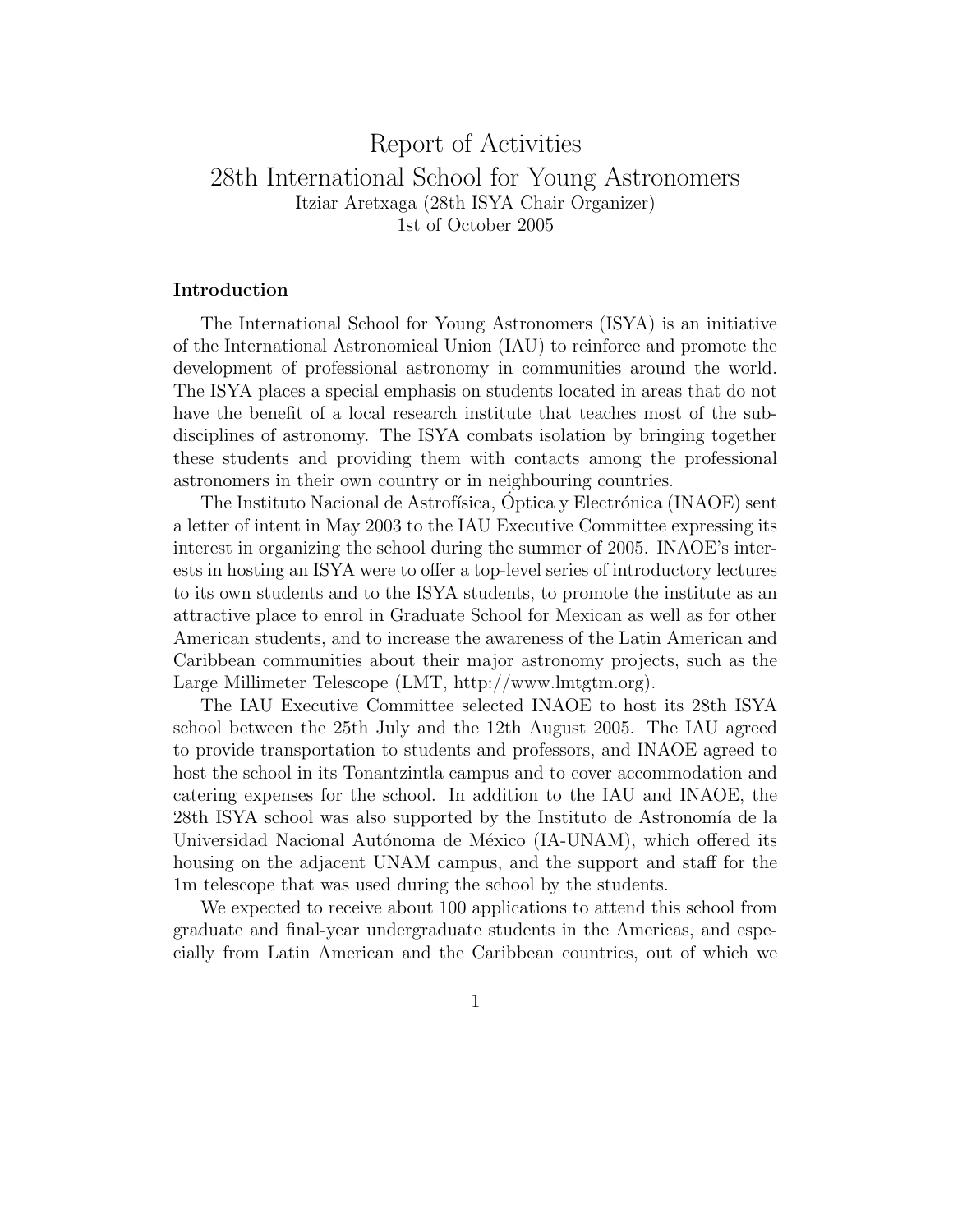could select the best 30. The school was aimed to cover a wide range of topics in theoretical and observational astronomy, from Planetology to Cosmology, through lecture courses, and practical laboratories on observational techniques and data mining, which were also supported with observations using the on-campus 1m telescope, and a visit to the LMT and other oncampus facilities . All these activities were to be led and supervised by our international team of professors.

#### Announcement of the 28th ISYA

An announcement was made to the international community to encourage students to submit applications to the school. The means of announcing the school ranged from traditionally air-mailed letters and posters to Latin American and Caribbean research and educational institutions, to e-mails to the national representatives of the IAU, astronomy associations and individuals, and the posting of a public web-page (http://www.inaoep.mx/∼isya28) linked by the IAU, INAOE and UNAM servers. A web-link to this page was also included in the International Astronomy Meeting List of the Canadian Astronomy Data Center.

The ISYA web page was monitored with a web analysis tool. From the 4th May 2004, the date of the page posting, to the 31st January 2005, the deadline for reception of applications by potential students, the 28th ISYA web page received 5735 hits, and its application form 2340. The break-down of the hits by country is listed in Table 1. A quick look at this table shows that the school was widely noticed by the Latin American and Caribbean communities with developed or developing astronomy research groups, but it was ignored by countries with no record of astronomy research groups or individuals. All the American countries listed in the table were targeted by air-mail or e-mail, with the exception of the USA and Canada.

We also note that the ISYA page was hit by individuals in non-American countries, especially in developed countries, but also in countries with developing astronomy groups or with no record of astronomy research group (Bulgaria, Egypt, Slovakia, Thailand, Algeria, Romania, Malasya, Kuwait, Saudi Arabia, Jordan, Nepal, Mongolia, Nigeria, ...).

### Student Selection

Applications to attend the school were received through the school web-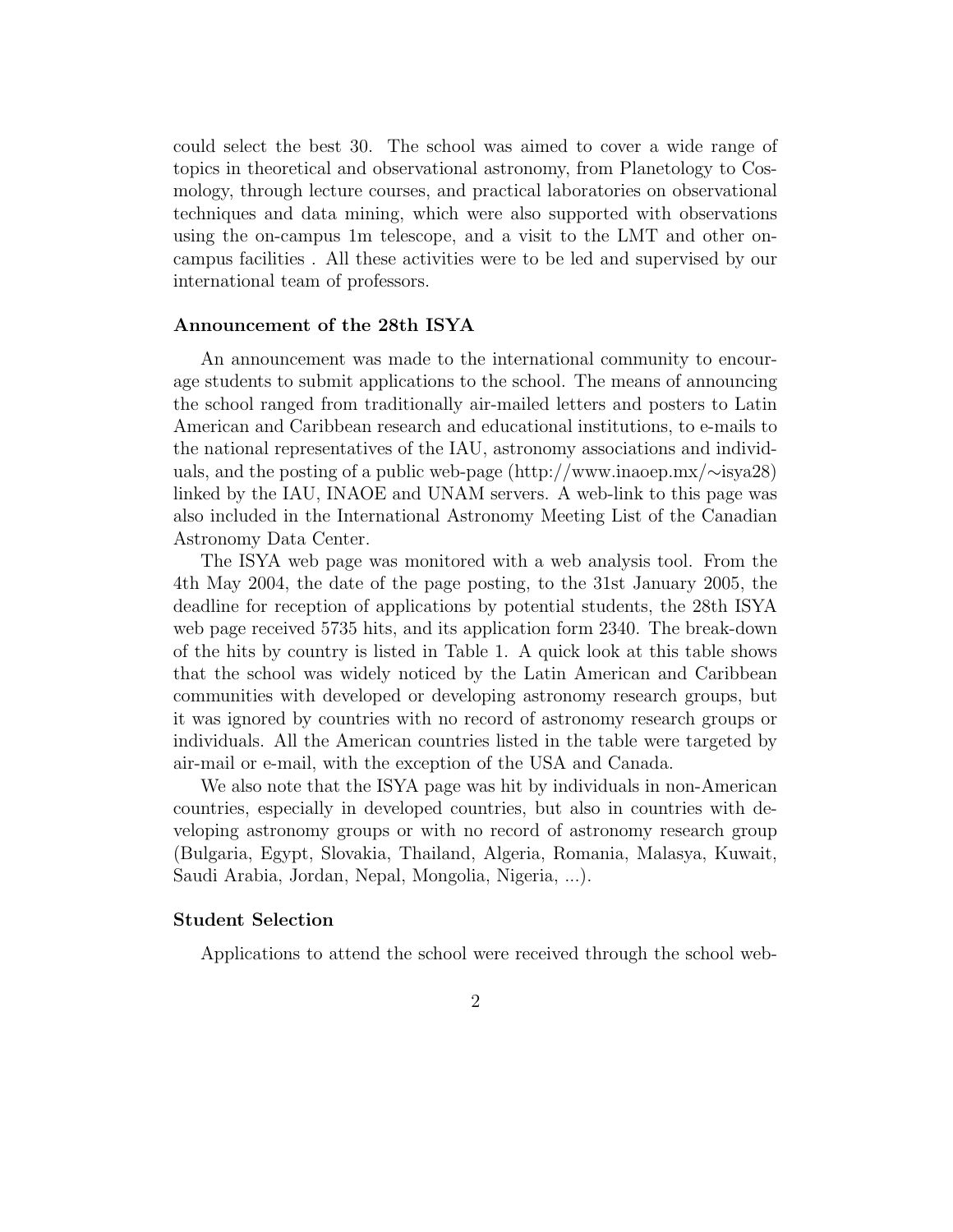Table 1: Number of hits and percentage of hits received by the 28th ISYA page, and by the application form. Countries in the American continent are listed individually, and non-American countries are grouped by continent.

| Origin                       | $\,N$          | $\%$             | $\overline{N}$ | $\%$    |
|------------------------------|----------------|------------------|----------------|---------|
| Mexico                       | 1976           | 34.5             | 620            | 26.5    |
| <b>USA</b>                   | 592            | 10.3             | 210            | 9.0     |
| Argentina                    | 393            | 6.9              | 285            | 12.2    |
| <b>Brazil</b>                | 380            | 6.6              | 310            | 12.9    |
| Chile                        | 149            | 2.6              | 101            | 4.3     |
| Venezuela                    | 101            | 1.8              | 79             | 3.4     |
| Colombia                     | 69             | 1.2              | 51             | 2.2     |
| Peru                         | 62             | 1.1              | 50             | 2.1     |
| Uruguay                      | 53             | 0.9              | 25             | 1.1     |
| Canada                       | 50             | 0.9              | 11             | 0.5     |
| Trinidad & Tobago            | 17             | 0.3              | 16             | 0.7     |
| Nicaragua                    | 17             | 0.3              | 11             | 0.5     |
| El Salvador                  | 14             | 0.2              | 33             | 1.4     |
| Cuba                         | 14             | $0.2\,$          | 12             | 0.5     |
| Ecuador                      | 13             | 0.2              | 8              | 0.3     |
| Costa Rica                   | 5              | 0.1              | $\overline{2}$ | 0.1     |
| Guatemala                    | 5              | 0.1              | $\overline{4}$ | 0.2     |
| Puerto Rico                  | $\overline{4}$ | 0.1              | $\overline{0}$ | 0.0     |
| <b>Bolivia</b>               | $\overline{4}$ | 0.1              | $\overline{0}$ | 0.0     |
| Panama                       | $\overline{2}$ | 0.0              | $\mathbf{1}$   | 0.0     |
| Europe                       | 1204           | 21.0             | 300            | 12.8    |
| Asia                         | 388            | 6.8              | 163            | 7.0     |
| Africa                       | 51             | 0.9              | 18             | 0.8     |
| Oceania                      | 44             | 0.8              | 4              | 0.2     |
| $\overline{\text{U}}$ nknown | 127            | $2.\overline{2}$ | 35             | $1.5\,$ |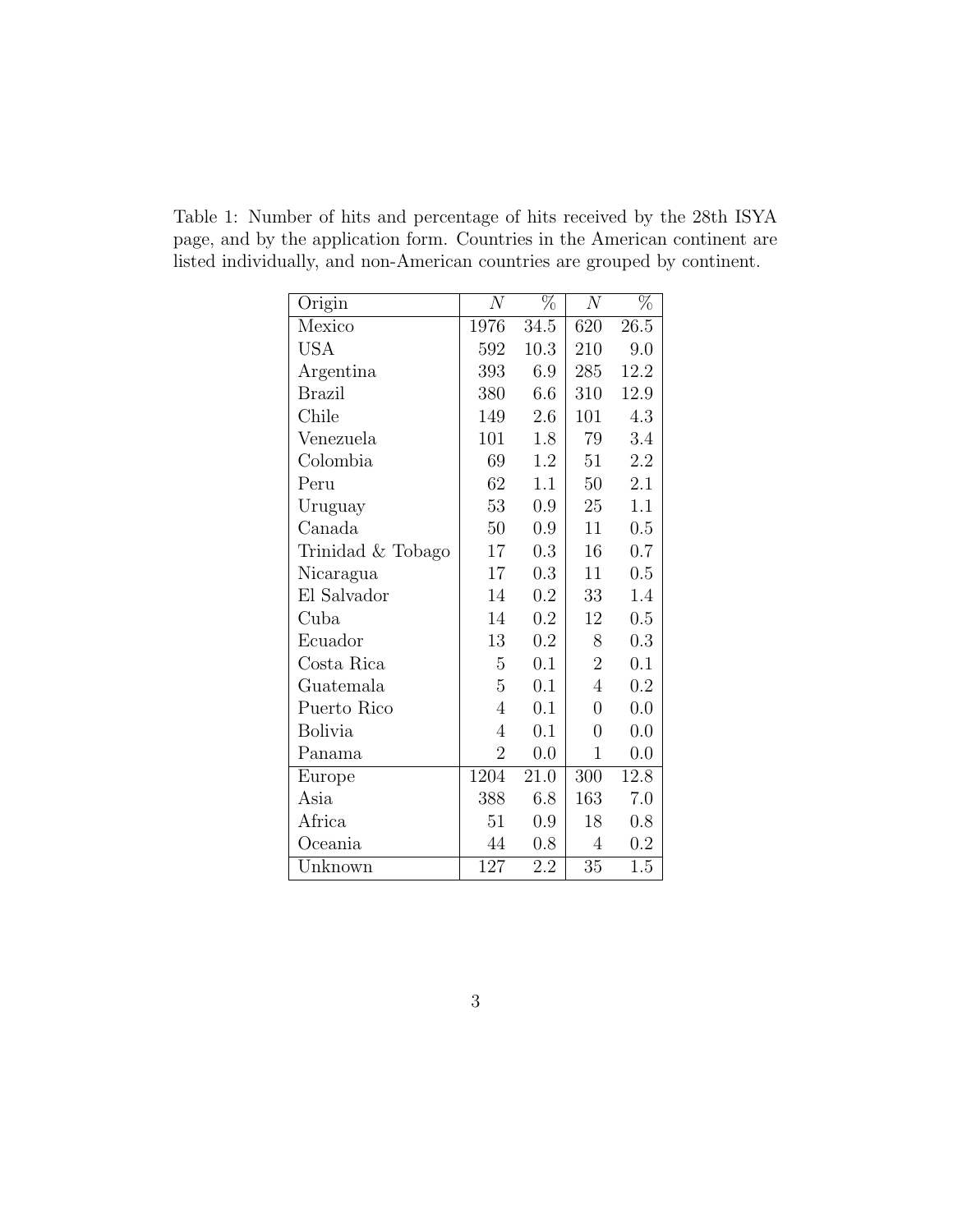| Country       | $N_{\rm r}$    | $\%$ | $\bar{N}_\mathrm{a}$ | $\overline{\%}$ |
|---------------|----------------|------|----------------------|-----------------|
| Mexico        | 43             | 27.9 | 29                   | 59.1            |
| Brazil        | 27             | 17.5 | 3                    | 6.1             |
| Argentina     | 23             | 14.9 | 0                    | 0.0             |
| Chile         | 10             | 6.5  | 3                    | 6.1             |
| Venezuela     | 5              | 3.2  | 3                    | 6.1             |
| Peru          | $\overline{5}$ | 3.2  | $\overline{2}$       | 4.1             |
| Cuba          | 3              | 1.9  | $\overline{2}$       | 4.1             |
| Trinidad & T. | 3              | 1.9  | 3                    | 6.1             |
| Colombia      | 3              | 1.9  | $\overline{2}$       | 4.1             |
| El Salvador   | 3              | 1.9  | 1                    | 2.0             |
| USA           | 3              | 1.9  | 0                    | 0.0             |
| Honduras      | $\overline{2}$ | 1.3  | 1                    | 2.0             |
| Ecuador       | $\overline{2}$ | 1.3  | 0                    | 0.0             |
| Nicaragua     | $\overline{2}$ | 1.3  | 0                    | 0.0             |
| Asia          | $\overline{7}$ | 4.5  | 0                    | 0.0             |
| Europe        | 6              | 3.9  | 0                    | 0.0             |
| Africa        | 1              | 0.1  | 0                    | $0.0\,$         |

Table 2: Number of received  $(N_r)$  and accepted  $(N_a)$  applications by country, and corresponding percentages.

page, which was designed to create an electronic database that collected the applications and letters of reference of the candidates. The final number of applications received by the school was a total of 154.

The student selection committee was integrated by Michèle Gerbaldi (Chair of the ISYA Programme) and Itziar Aretxaga (28th ISYA Chair Organizer). The selection criteria were based on the track record and commitment of the students to follow a career in astronomy and on the guidelines of the ISYA Programme to favor students in isolated locations within America. Students with completed BSc degrees were also favored over undergraduate students, but a few students that were in the final stages of graduation were also selected, especially in the cases when they were conducting a final research project for graduation and also had strong recomendation letters. The selection committee reserved a quota for IA-UNAM students, the 28th ISYA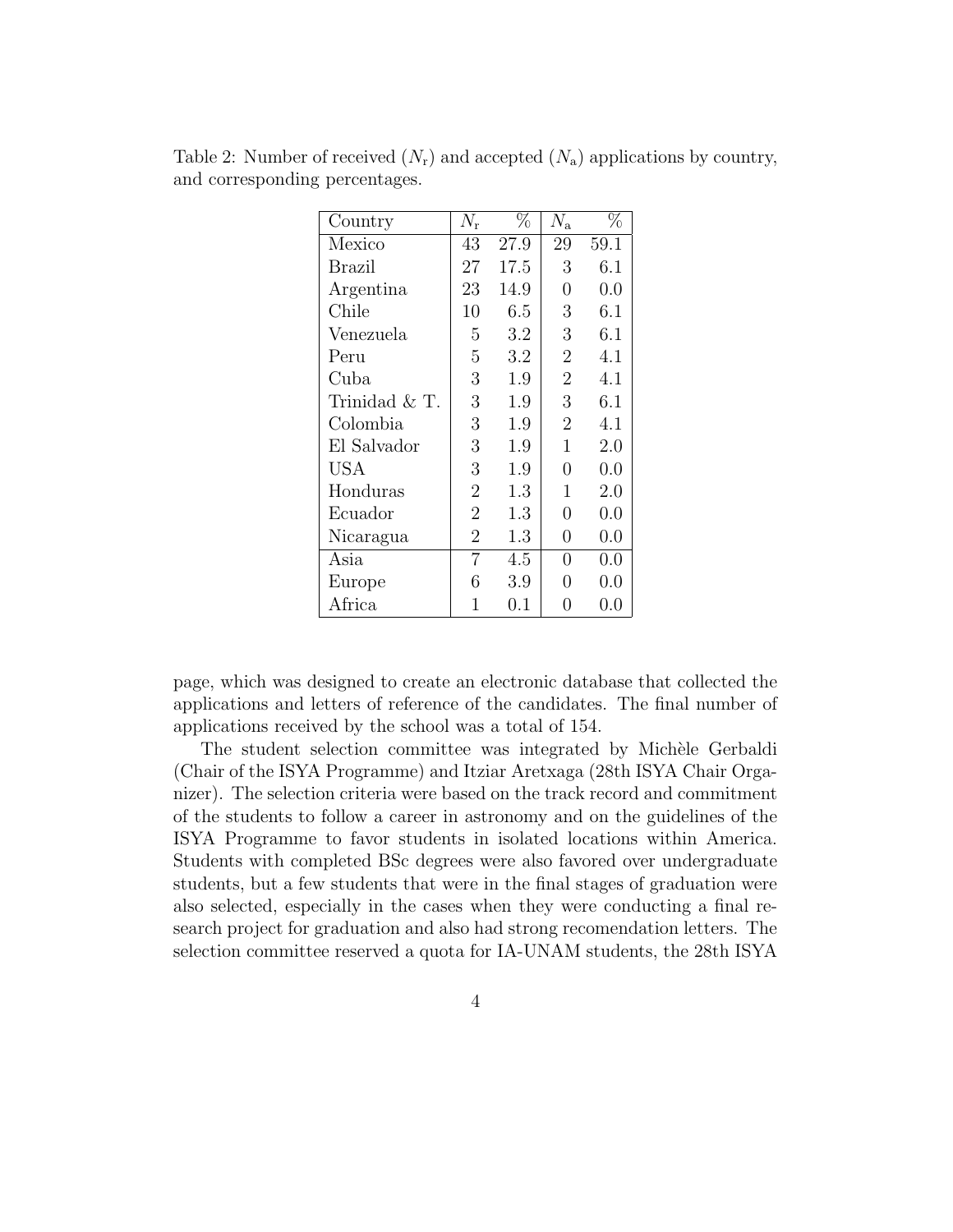| Institute          |                |                |
|--------------------|----------------|----------------|
| <b>INAOE</b>       | 18             | 18             |
| IA-UNAM (CU)       | 10             |                |
| IA-UNAM (Ensenada) | 5              | 3              |
| U. Guanajuato      | 3              | $\overline{2}$ |
| U. Sonora          | $\overline{2}$ | 1              |
| CRyA-UNAM          | 1              |                |
| U. Guadalajara     | 1              |                |
| Tec. Monterrey     | 1              |                |
| U. Veracruzana     | 1              |                |
| U. Zacatecas       | 1              |                |

Table 3: Number of received  $(N_r)$  and accepted  $(N_a)$  applications from Mexican institutions

co-organizing institute, which did not fulfill the isolation selection criteria. All INAOE students were accepted without selection, as the housing constraint did not apply to them, and all of them were inscribed in a MSc or PhD programme. The number of INAOE students did not impact the total number of non-INAOE students that the school could accommodate (30).

The total number of accepted students was 49, out of which we had 3 drop-outs, 2 from INAOE and 1 from IA-UNAM (CU, Mexico City), as these students could not finally attend the whole school due to last minute professional or personal commitments. The oversubscription of the school was thus a factor of  $\sim 4.4$  (excluding INAOE applications).

Table 2 lists the number of applications and successful applications by country of inscription of the candidate students, and the corresponding percentages of applications and selected students. Table 3 lists the number of applications and successful applications for those students coming from Mexican institutions. In the appendix, we list the names of the individual students and their host institutes and countries.

The gender split in the population of students was 40% female and 60% male.

Apart from the official students of the school, the auditorium and lectures was also open to non-inscribed INAOE students and staff. There were about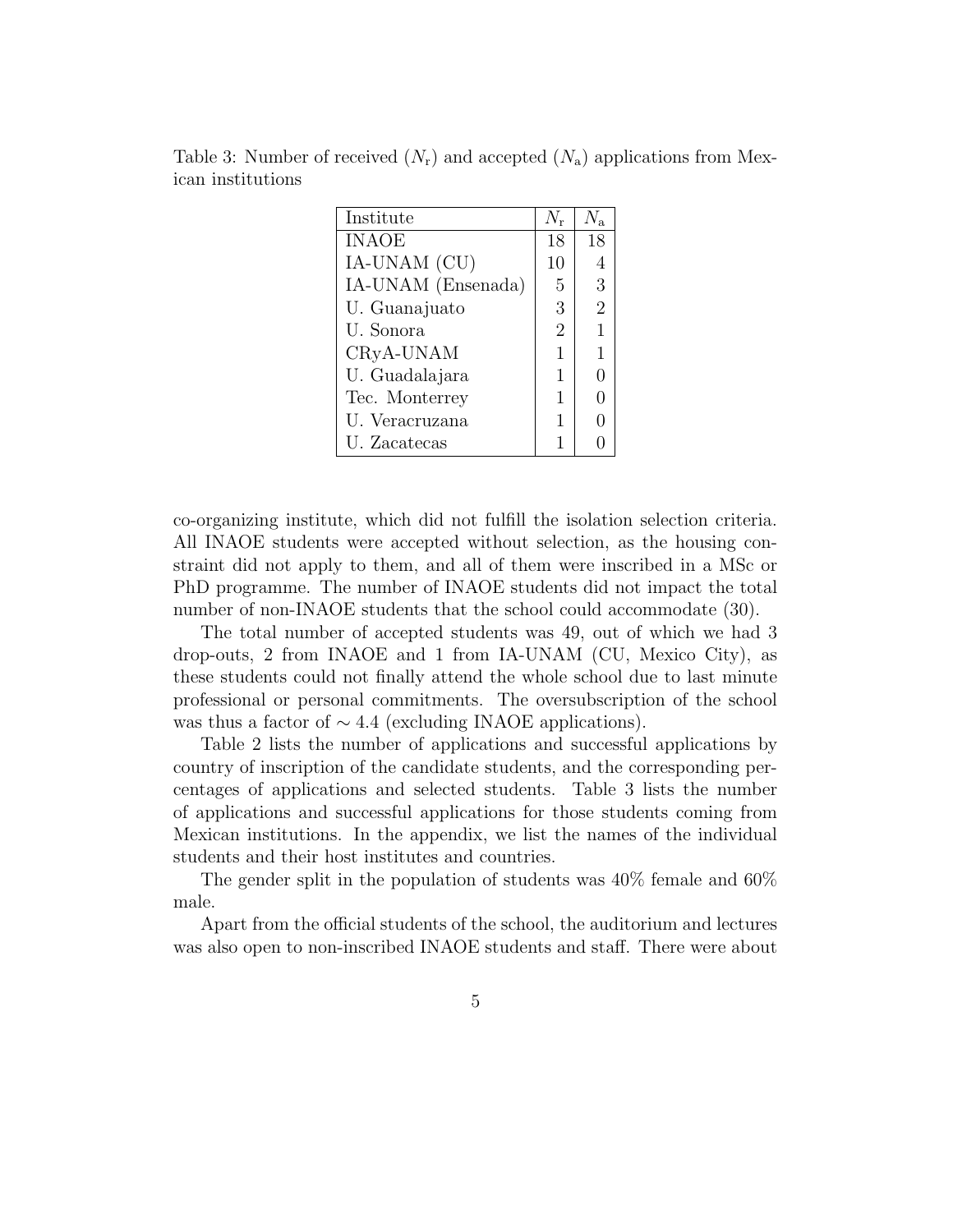5 additional astronomy and instrumentation students that regularly attended the lectures as external students.

# Organizing Comittee and Support Technicians

The organization of the 28th ISYA was possible thanks to the devoted Local Organizing Comitte chaired by Itziar Aretxaga (INAOE), which also included Alberto Carraminana (INAOE - Head of the Astrophysics Dept.), Esperanza Carrasco (INAOE), José Franco (IA-UNAM – Director), José Guichard (INAOE – General Director) and Francisco Soto (INAOE – Research and Teaching Director). The LOC secured the local funding, and planned and supervised the running of the school.

The organization could not have been possible without a hard-working team of technicians, secretaries and support personnel, which included:

- Rosario Sánchez, INAOE, secretary of the 28th ISYA
- Carmen Meza, INAOE, secretary (visas)
- Angeles López, INAOE, computing support technician (linux)
- Gustavo Hernández, INAOE, computing support technician (windows)
- Miguel Martínez, INAOE, Head of the Computing Support Dept. (networking)
- Nacho Pani, IA-UNAM, 1m OAN telescope operator
- Gabriela López, INAOE, graphical design (general)
- Germán Santos, INAOE, graphical design (posters)

• Gorgonio Cerón, INAOE, Head of Logistics, with 3 of his team members (catering/acoustics/photography).

- Héctor López, INAOE, computing support technician (application database)
- César Arteaga, UMass/LMTO (LMT visits)

• Guadalupe Rivera, INAOE, Head of Public Relations (outreach, cultural programme)

# Professors and Lecture Plan

The topics covered by the ISYA school were wide in scope, because our intention was to complete the general astronomy education of the students we targeted. The topics, which ranged from the discovery of extra-solar planetary systems to the latest results in the studies of the Cosmic Microwave Background, were current and the lectures were given to the highest intro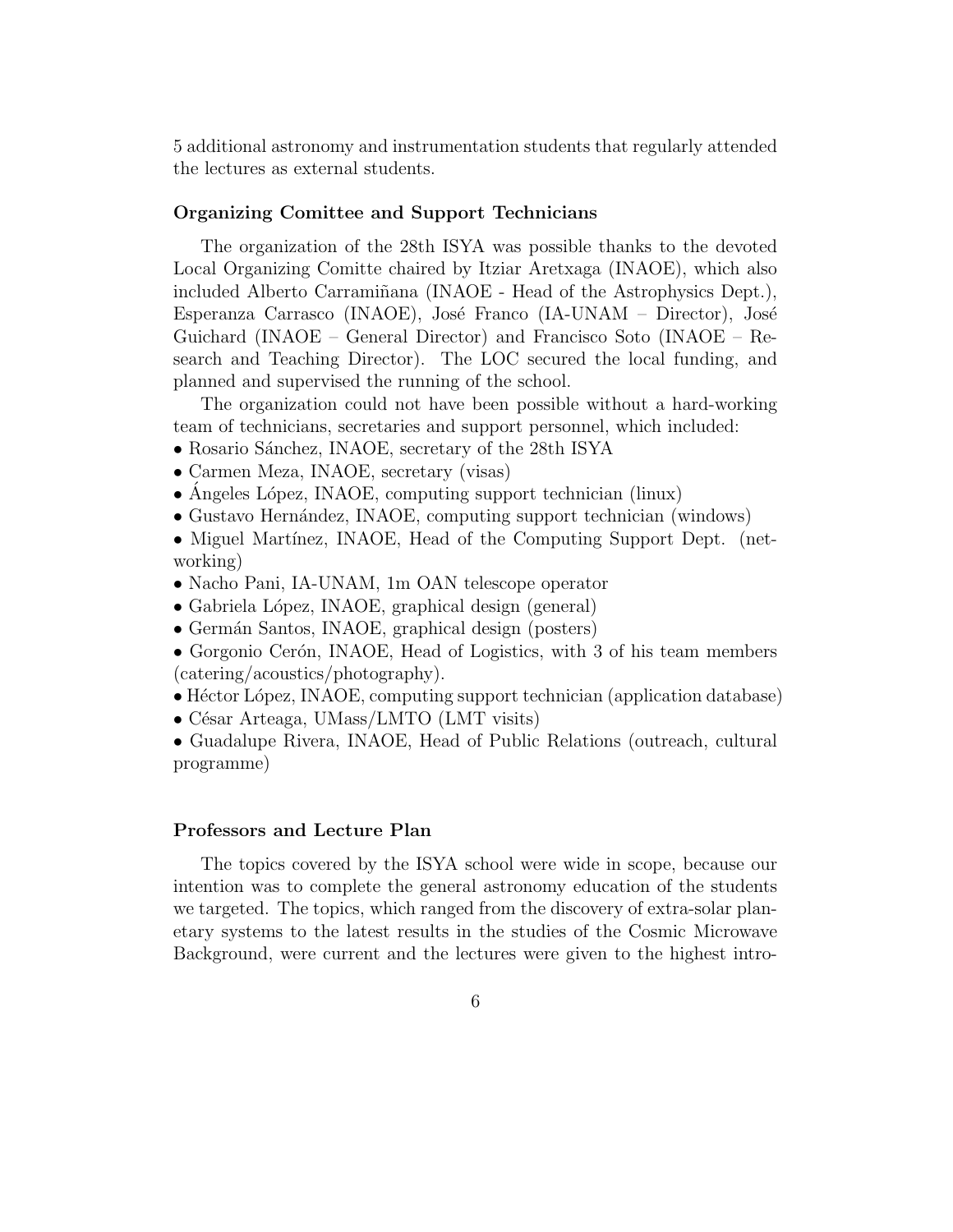ductory level, and employed both theoretical and observational approaches. The selected topics were aimed at stimulating the students to consider competitive projects that will exploit the future Mexican access to world-class optical/IR/mm facilities. Special emphasis was given to astronomy laboratories, where the students acquired practical experience in solving the problems they were set.

The titles of the individual lectures courses, names of the professors and their assigned lecture/laboratory hours are detailed in the following list:

- "Theory of Galactic Star Formation", Susana Lizano, Centro de Radioastronomía y Astrofísica (UNAM), Mexico, lecture course of 4.5 hours.
- "Stellar Atmospheres: from Observations to Theoretical Challenges", Michèle Gerbaldi, Institut d'Astrophysique de Paris, France, lecture course of 3 hours.
- "Extrasolar Planets: Properties and Future Possibilities", Edward Guinan, University of Villanova, USA, lecture course of 4.5 hours.
- "Supernovae: from Stellar Evolution to Cosmology", Massimo Turatto, Osservatorio di Padova, Italy, lecture course of 7.5 hours.
- "Feedback and Hydrodynamics of the Interstellar Medium", Guillermo Tenorio-Tagle, INAOE, Mexico, lecture course of 6 hours.
- "The Universe According to Optically-Selected Galaxies", Rafael Guzmán. University of Florida, USA, lecture course of 6 hours.
- "The Hidden Universe Revealed at mm Wavelengths", David Hughes, INAOE, Mexico, lecture course of 6 hours.
- "The Chemical History of the Universe", Manuel Peimbert, IA-UNAM, Mexico, lecture course of 7.5 hours.
- "Groups and Clusters of Galaxies", Claudia Mendes de Oliveira, Universidade de São Paulo, Brazil, lecture course of 4.5 hours.
- "Cosmology and Large Scale Structure", Enrique Gaztañaga, Institut d'Estudis Espacials de Catalunya, Spain, lecture course of 6 hours.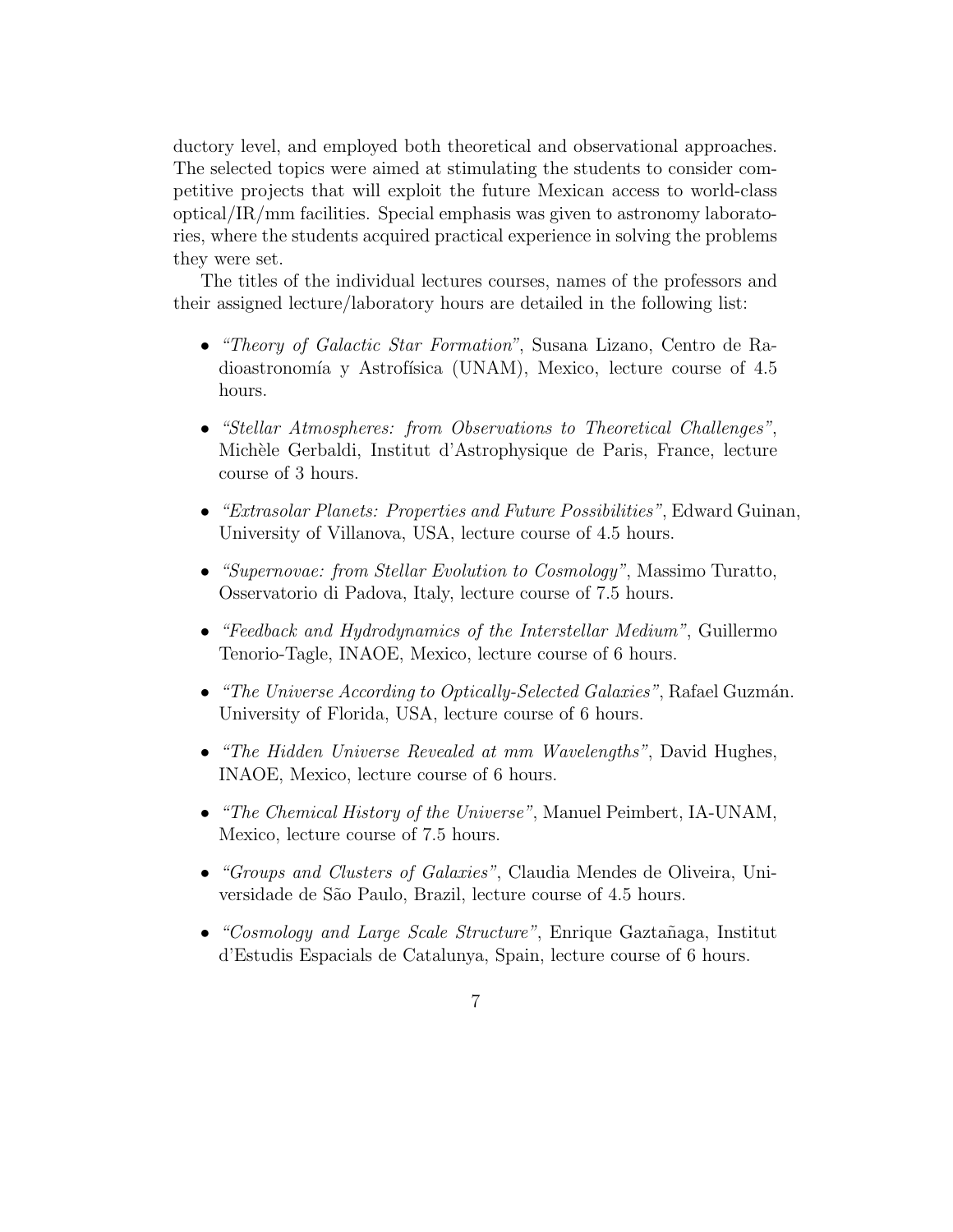- "Astronomical Databases and Virtual Observatories: Surfing the Tsunami of Data", Rodolfo Barbá, Universidad de La Serena, Chile, laboratory of 13 hours.
- "Optical/IR Observational Techniques", Elena Terlevich & Vahram Chavushyan, INAOE, Mexico, laboratory of 15.5 hours to the general audience plus two observing runs per student of about 6 hours total.
- "Millimeter-Wavelength Observational Techniques", William Wall & David Hughes, INAOE, Mexico, laboratory of 11 hours.

We note that Enrique Gaztañaga was not originally announced as one of the lecturers, but he kindly agreed to replace at short notice Renée Kraan-Korteweg (Univ. de Guanajuato, Mexico, later moved to Univ. Cape Town, South Africa), who was going to lecture on "Extragalactic Large-Scale Structures and the Zone of Avoidance". Renée could not attend the ISYA due to a sudden medical emergency.

Please note that the "Optical/IR Observational Techniques" Lab included observations at the 1m OAN telescope every night, Monday to Friday during the 3 weeks of the school. Each student had a one-night run to practice surface photometry observations, and one to practice spectroscopic observations. The students were divided into sub-groups of 5 to 7 students for each run. The heavy teaching load for this lab was shared by the ISYA professor Vahram Chavushyan with two of the advanced students of the 28th ISYA, both in their final year, Olga Vega and Abelardo Mercado (INAOE), who acted as assistants.

One more assistant to the faculty, Julia Arias (La Plata, Argentina), who attended the school with her partner, volunteered to help in all the Observational and Database Labs.

All lectures were given at the INAOE "Auditorio Docente" lecture hall, and the laboratories were conducted in two purpose conditioned rooms in the INAOE "Salón Docente" and "Salón de Juntas", and in the 1m telescope of the Observatorio Astron´omico Nacional operated by UNAM in Tonantzintla. The laboratory rooms contained 20 PCs to conduct the practical exercises. All lectures were delivered in English, and the notes of the courses were made available to the students through a password protected section in the web-page of the school. Electronic copies of all lectures were provided to the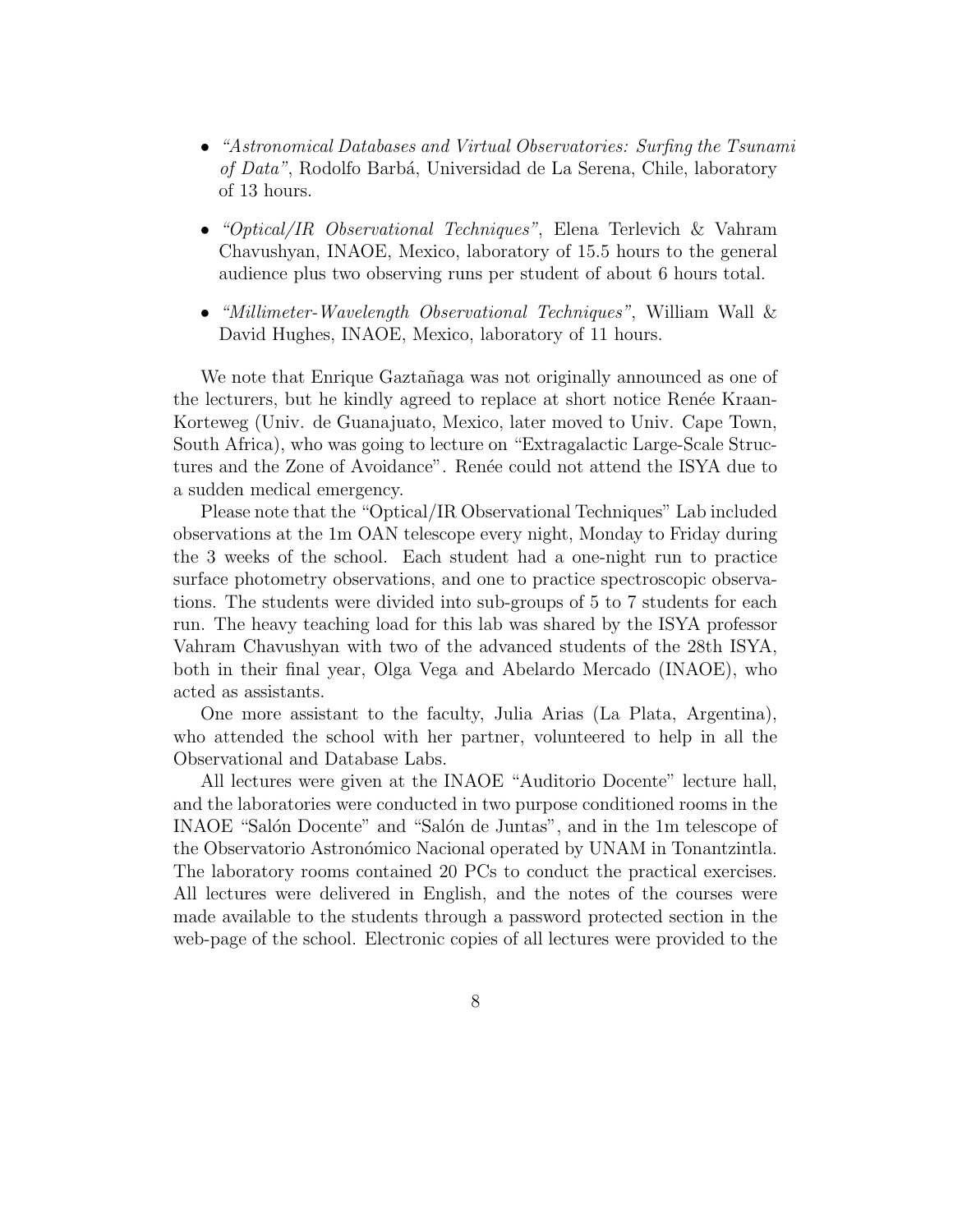students on a CD at the end of the school.

#### Other Academic Activities

Apart from this intensive academic program, the school also organized visits to the LMT site, guided by three of the LMT Observatory personnel (David Hughes, LMT Project Scientist; Alberto Carramiñana, LMT Facilities Coordinator; and César Arteaga, UMASS/LMT Site Engineer). Tours of the INAOE laboratories and telescopes were also provided by INAOE staff (Esperanza Carrasco, Astronomer, and Guadalupe Rivera, Public Relations). These visits were repeated once per week to accomodate the rotation of 3 groups of students/professors to tour each of the facilities.

Although the ISYA was not designed to be a research conference, poster panels were available for the students to present a summary of their research projects. From the 35 posters presented at the school (see the complete list at http://www.inaoep.mx/∼isya28), 8 posters were selected for oralpresentations during two special poster sessions. The selection of the posters was made by the ISYA students (4 posters) and by the professors and organizers of the school (4 additional posters). The quality of the posters and of the presentations was recognised to be very high.

We also held a workshop on "Job and Graduate School Applications", led by Edward Guinan, and assisted by some of the professors and organizers. This workshop was aimed at guiding the students on how to prepare competitive applications. The volunteering professors reviewed sample applications and CVs made available by the interested students of the ISYA.

Several students also received instruction by the INAOE computing staff on how to update their home institute PCs with current astronomy software. Three of the students coming from institutes with very limited low-speed internet connections received CDs with those software packages that would be most useful (linux, IRAF, AIPS, IDL demo, ...) and detailed instructions for their installation.

#### Cultural Activities

Apart from the academic school activities, the participants also had the opportunity to experience the archeological, artistic and scientific environment of the central valleys of Mexico through a series of cultural visits and events.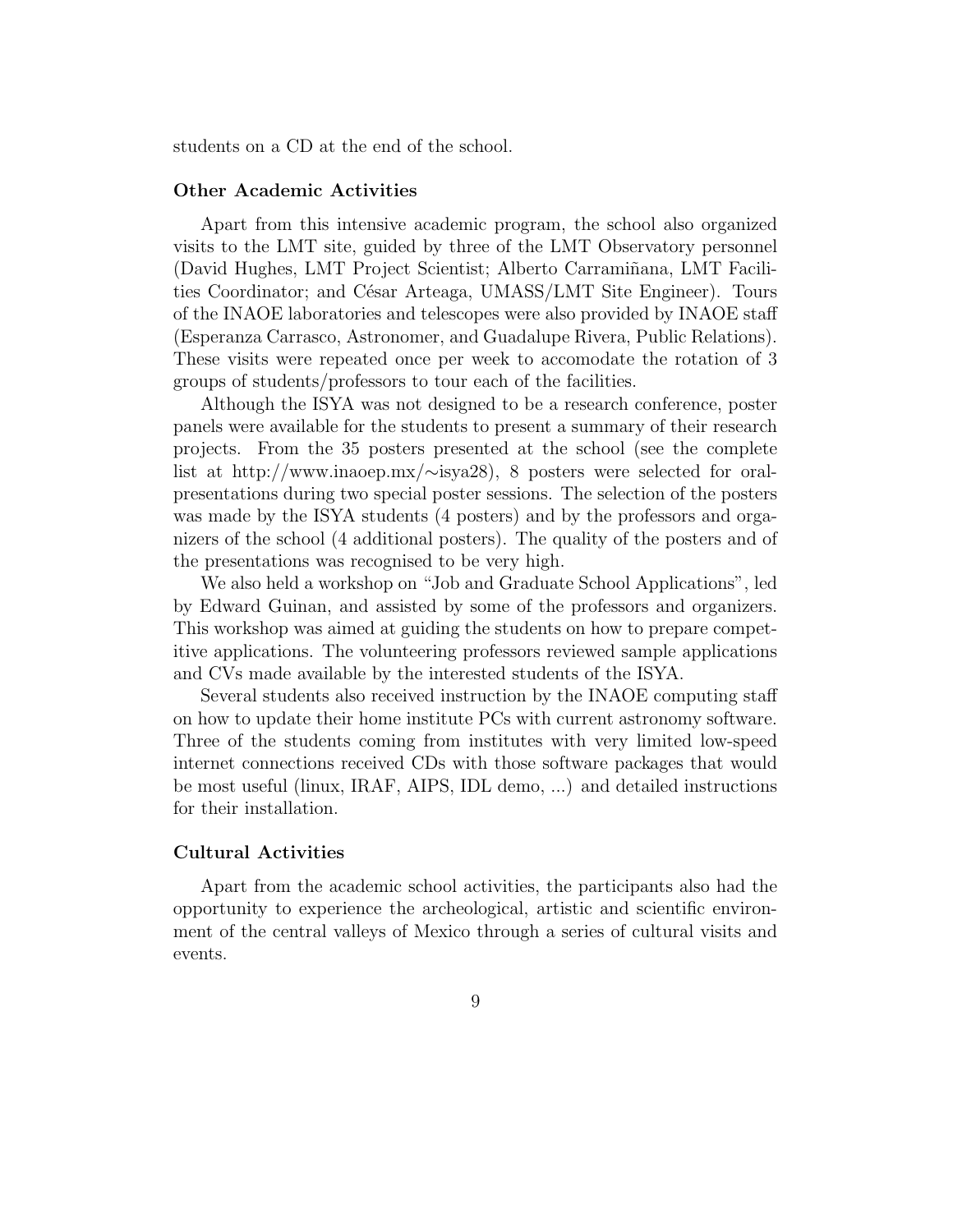The school organized a series of 6 public talks, 2 of which were on cultural aspects of Mexico and 4 on Astronomy from a cultural, political, archeological or historical point of view. One of the public lectures was by Julieta Fierro on how to best popularize astronomy, which was widely attended by the generalpublic within the State of Puebla despite it being announced as an English talk. You can see the details of the cultural programme, list of speakers and topics at http://www.inaoep.mx/∼isya28.

The school also projected 3 movies and documentaries filmed by Mexican directors, as part of our display of Mexican culture.

During the weekends visits were made to the surrounding cultural and archeological sites of the State of Puebla and Oaxaca, including the ancient astronomical observatory of Monte Albán.

## School Outcome

A full photograph documentation of the school is available in the photo gallery on the 28th ISYA web page (http://www.inaoep.mx/∼isya28).

The students were clearly enthusiastic about the learning opportunities they were given, and the contacts they established with the lecturers and their fellow students. A great atmosphere of comradeship permeated throughout the school. Although English was the official language of the ISYA, the majority of students were Spanish-speaking. The Hispanic ISYA students however observed the policy to speak English to ensure that their fellow students from Brazil and Trinidad & Tobago in particular were not excluded from both casual conversations and more formal discussions.

The school was a success from the organizers' point of view:

- INAOE offered a series of first-class introductory lectures to its own students.
- Many Mexican students from other institutes attended the school and benefited from the high-quality lectures and the opportunity to get to know INAOE, often for the first time.
- We also promoted the institute as an attractive place to enroll in graduate school for Mexican as well as for other American students. INAOE advertised a studentship for foreign students at the same time as the ISYA was announced, and this was filled by a Canadian student, who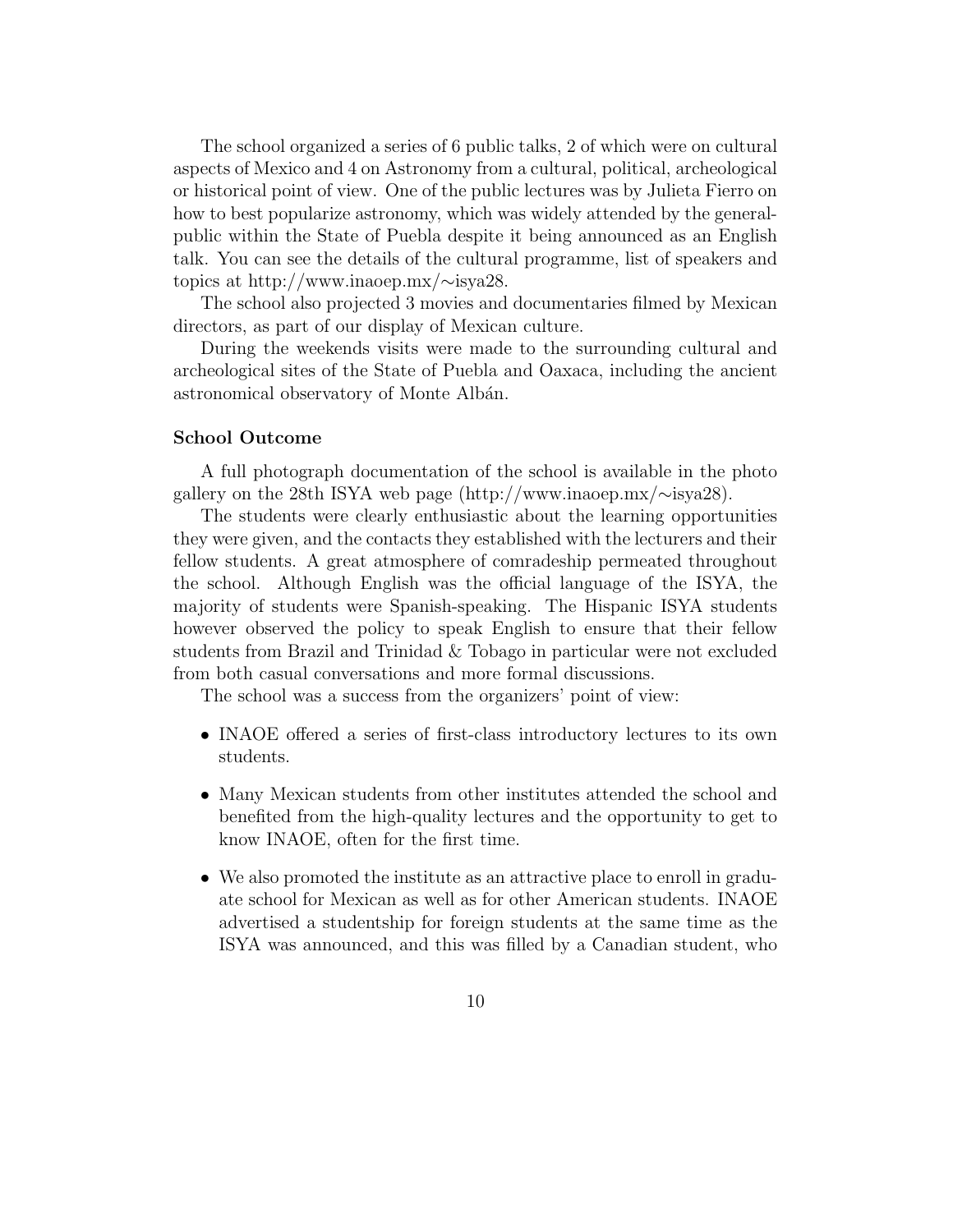attended the school as an external student, and was thrilled by the dynamics of the school and the working environment at INAOE. Other ISYA students, who had not applied for the INAOE studentship this year, expressed interest in applying for MSc/PhD positions at INAOE in the future, if more studentships were available.

- We raised the awareness of the Large Millimeter Telescope (LMT) within the Latin American and Caribbean communities. The students showed a high degree of interest in the LMT project and their related lectures and laboratories, some even inquiring about the possibilities for them and their countries to use or contribute to the telescope.
- We furthermore raised the awareness of the Mexican population about astronomy, the ISYAs, and INAOE, as articles on the opening of the ISYA and goals of the school appeared in the national and local newspapers, radio, TV and the internet publications of INAOE and CONA-CyT (Consejo Nacional de Ciencia y Tecnología, Mexico). A total of three interviews with Michéle Gerbaldi, Itziar Aretxaga and/or a selection of the students were also recorded and broadcasted by national radio and TV channels.

Apart from INAOE's grant, four other studentships were advertised during the school (U. Florida and IEEC-Spain) by the professors of the 28th ISYA, and suitable candidates were identified among the attending ISYA students. Furthermore a Cuban student was interviewed by academic staff from Univ. Guanajuato to enter their graduate school during the 28th ISYA.

The school was organized within the approved budget, both for local and travel expenses.

The organizers regard this school as an extremely successful event, fulfilling the expectations of the hosting institute, the lecturers, the students, and the IAU.

This report has been thoroughly discussed with Michèle Gerbaldi, who endorses its content.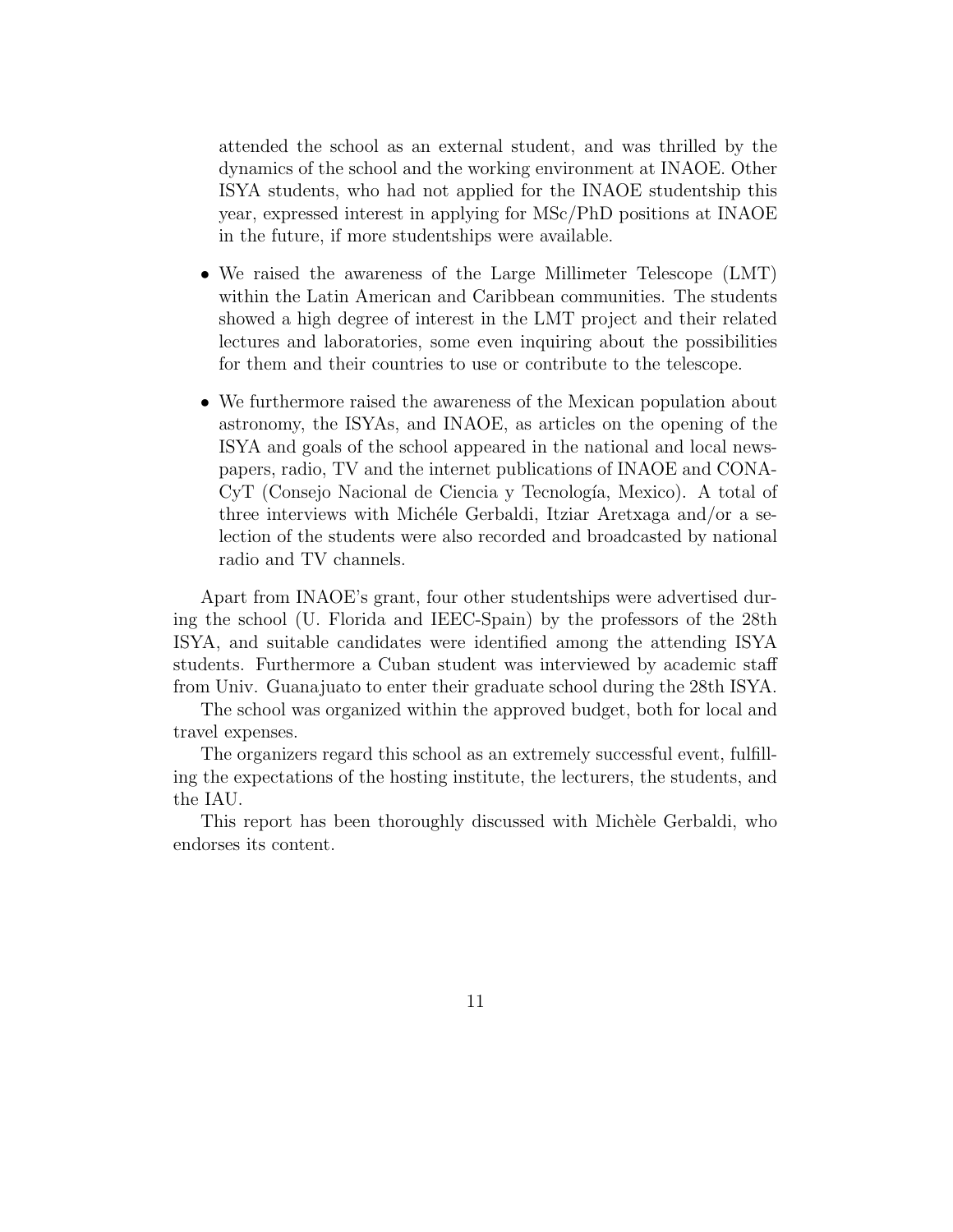Appendix: List of the 28h ISYA official students that completed the school.

- 1. Denzil Ali, Univ. of the West Indies, Trinidad & Tobago.
- 2. Mercedes Andrade Velázquez, IA-UNAM (Mexico City), Mexico.
- 3. Natalia Asari, Univ. Fed. Santa Catarina, Brazil.
- 4. Juan Manuel Atienzo, Univ. Sonora, Mexico.
- 5. Martha Bello Ramírez, INAOE, Mexico.
- 6. Georgina Benítez de la Mora, IA-UNAM (Ensenada), Mexico.
- 7. Mónica Blanco Cárdenas, IA-UNAM (Ensenada), Mexico.
- 8. Jourdain Cornwall, Univ. of the West Indies, Trinidad & Tobago.
- 9. Antonio Dalmau Cam, Univ. Nac. Ingeniería, Peru.
- 10. Felipe de Oliveira Alves, Univ. Fed. Minas Gerais, Brazil.
- 11. Gloria Delgado Inglada, INAOE, Mexico.
- 12. Juan José Downes W., CIDA, Venezuela.
- 13. Hugo Jair Escalante Balderas, INAOE, Mexico.
- 14. Nahiely Flores Fajardo, IA-UNAM (Mexico City), Mexico.
- 15. Javier Andrés Fuentes Lettura, Univ. La Serena, Chile.
- 16. Roberto Galván Madrid, CRyA-UNAM (Morelia), Mexico.
- 17. Rafael Gámez Díaz, Inst. de Geof. y Astronomía, Cuba.
- 18. Joannes Hernández Águila, INAOE, Mexico.
- 19. Izbeth Hernández López, INAOE, Mexico.
- 20. Juan Manuel Islas, Univ. Guanajuato, Mexico.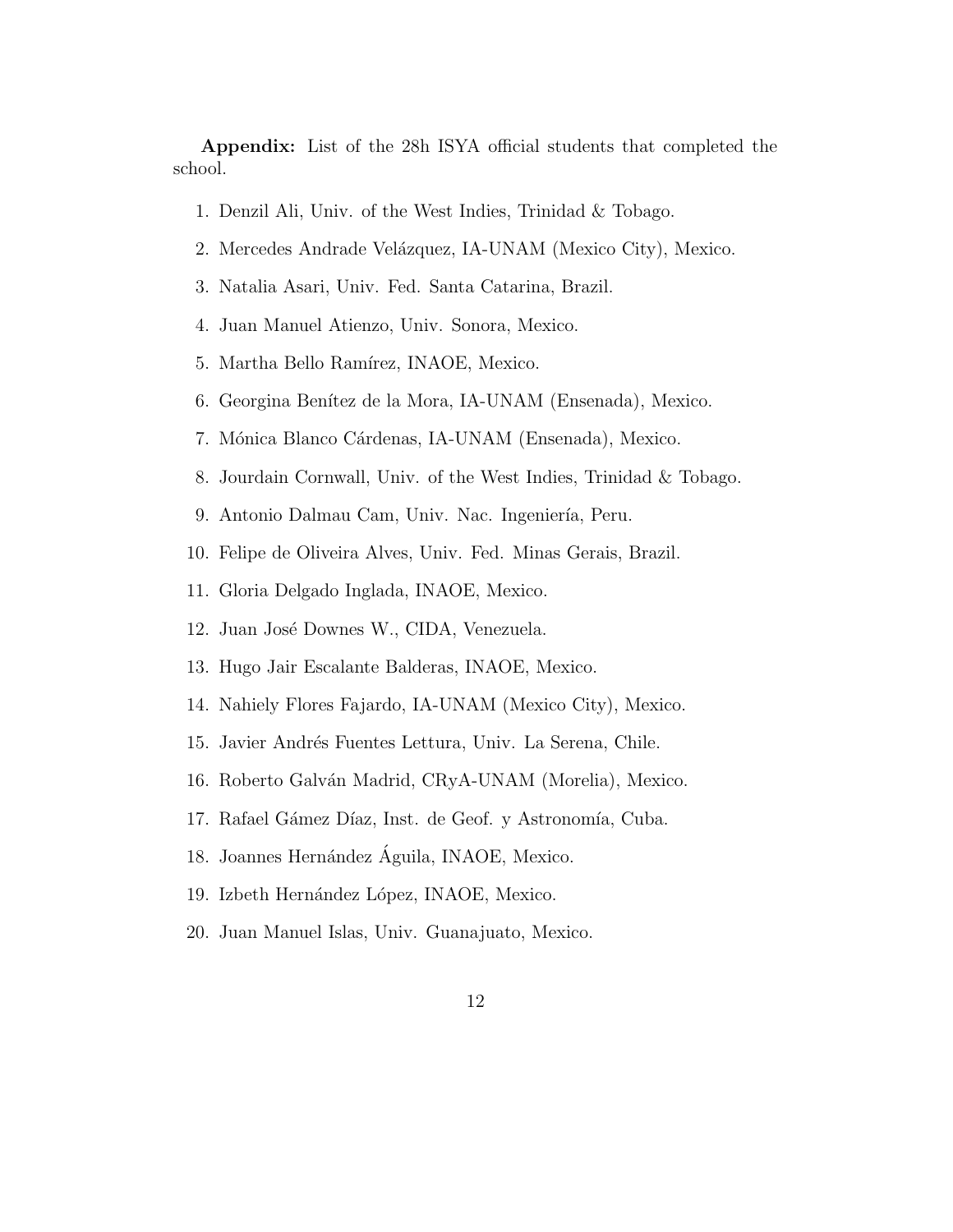- 21. Yari Juárez López, INAOE, Mexico.
- 22. Maritza Arlene Lara López, INAOE, Mexico.
- 23. Jonathan Francisco León Tavares, INAOE, Mexico.
- 24. Jesús López Hernández, INAOE, Mexico.
- 25. Jose Manuel López Rodríguez, IA-UNAM (Ensenada), Mexico.
- 26. Juan Rafael Mart´ınez Galarza, Univ. Nac. Colombia.
- 27. Cecilia Elena Mateu Jiménez, CIDA, Venezuela.
- 28. Abelardo Mercado, INAOE, Mexico.
- 29. Faviola Molina, Univ. Los Andes, Venezuela.
- 30. Juan Carlos Muñoz Cuartas, Univ. Antioquia, Colombia.
- 31. Norman Palma, Univ. Nac. Aut. de Honduras.
- 32. Ángel Pastrana, INAOE, Mexico.
- 33. Ilse Plauchu, Univ. Guanajuato, Mexico.
- 34. Luis Ramírez Garduño, INAOE, Mexico.
- 35. Hayden Rampadarath, Univ. of West Indies, Trinidad & Tobago.
- 36. Isabel Tatiana Rodríguez Esrand, Inst. de Geof. y Astronomía, Cuba.
- 37. Ary Rodríguez González, INAOE, Mexico.
- 38. Fabián Rosales, INAOE, Mexico.
- 39. Roberto Saito, Univ, Fed. Santa Catarina, Brazil.
- 40. Brisa Terezón, Univ. Don Bosco, El Salvador.
- 41. Janet Torrealba, IA-UNAM (Mexico City), Mexico.
- 42. Juan Pablo Torres Papaqui, INAOE, Mexico.